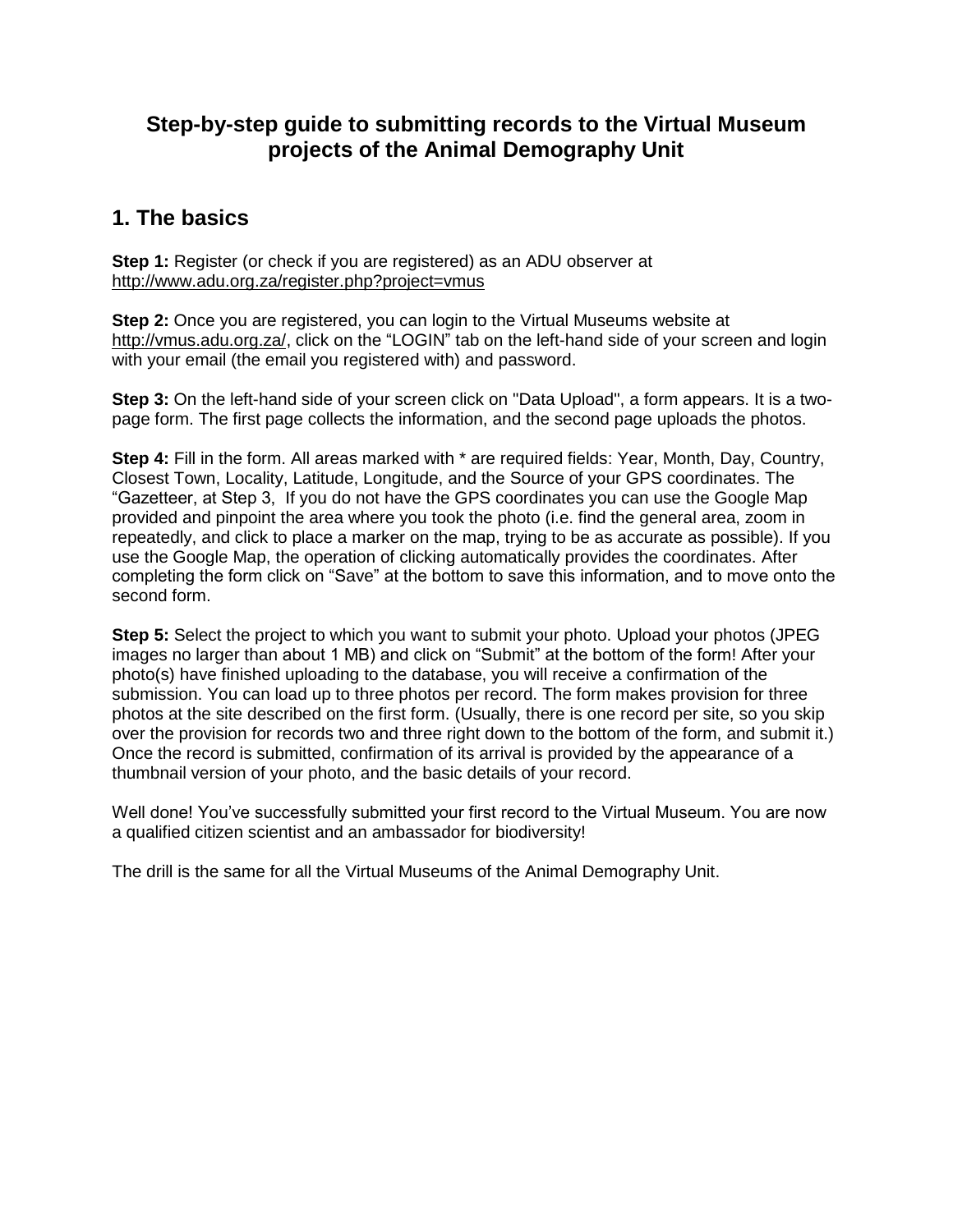# **2. Frequently asked questions**

# **Why are there so many options for GPS coordinates?**

Some people set their GPS to use degree, minutes and seconds, others use degree, minutes and decimal minutes, and still others use decimal minutes. This are sometimes written as DD MM SS, DD MM.MMM, and DD.DDDDD respectively. So the Virtual Museum can accept all three GPS settings. Note that whichever setting you choose to use for latitude, you need to use the same setting for longitude.

## **Why do I need to give a nearest town?**

This helps us to pick up some of the big errors in entering latitude and longitude. It is easy to interchange them. For make of the ways of doing this, the locality still ends up on land in southern Africa, so the "nearest town" provides a useful way to check if this mistake has been made.

## **What is the point of the "Gazetteer" on the first page, at Step 3?**

Sometimes people take a lot of pictures at the same place. This is particularly true if you have a camera trap. Then, having the position of the camera in the gazetteer makes data submission a lot easier. There is an explanation on the use of the Gazetteer in the last part of Step 4 on the first page.

# **What if I forget to enter the project I intend the picture to be submitted to?**

We will look at the picture and fill in the project! Please do not submit the record a second time!

#### **I have more than three records for a site. Do I need to fill form 1 in over and over again?**

At "step 6" the bottom of page 2 of the submission form there is a box which says "add more." If you still have more records to submit from the current site, click on this, and then click "submit." The three records just entered will be uploaded to the website, and a new set of three blank record forms will be generated. When you do the final submit,

#### **I can't identify the species in the photo. Do you want me to submit this as a record?**

Yes, please do submit it. One or more people from the ID panel will do their utmost to do an accurate identification. If the record cannot be identified, for one reason or another, the "Comments" field will be filled out, and an explanation given as to why positive ID is not possible. Sometimes, a record might only be identifiable to genus or family, and the identification will be assigned to this level.

#### **I only managed to get a very poor photo. Do you want me to submit it?**

In general, yes. The "photographic" or "artistic" qualities of the picture are of no significance whatsoever. As long as the ID panel has a reasonable chance of making the identification, please submit it. (There are pictures in the Virtual Museum which just show the tip of the Leopard's tail – if this is the best that is available, please submit it.)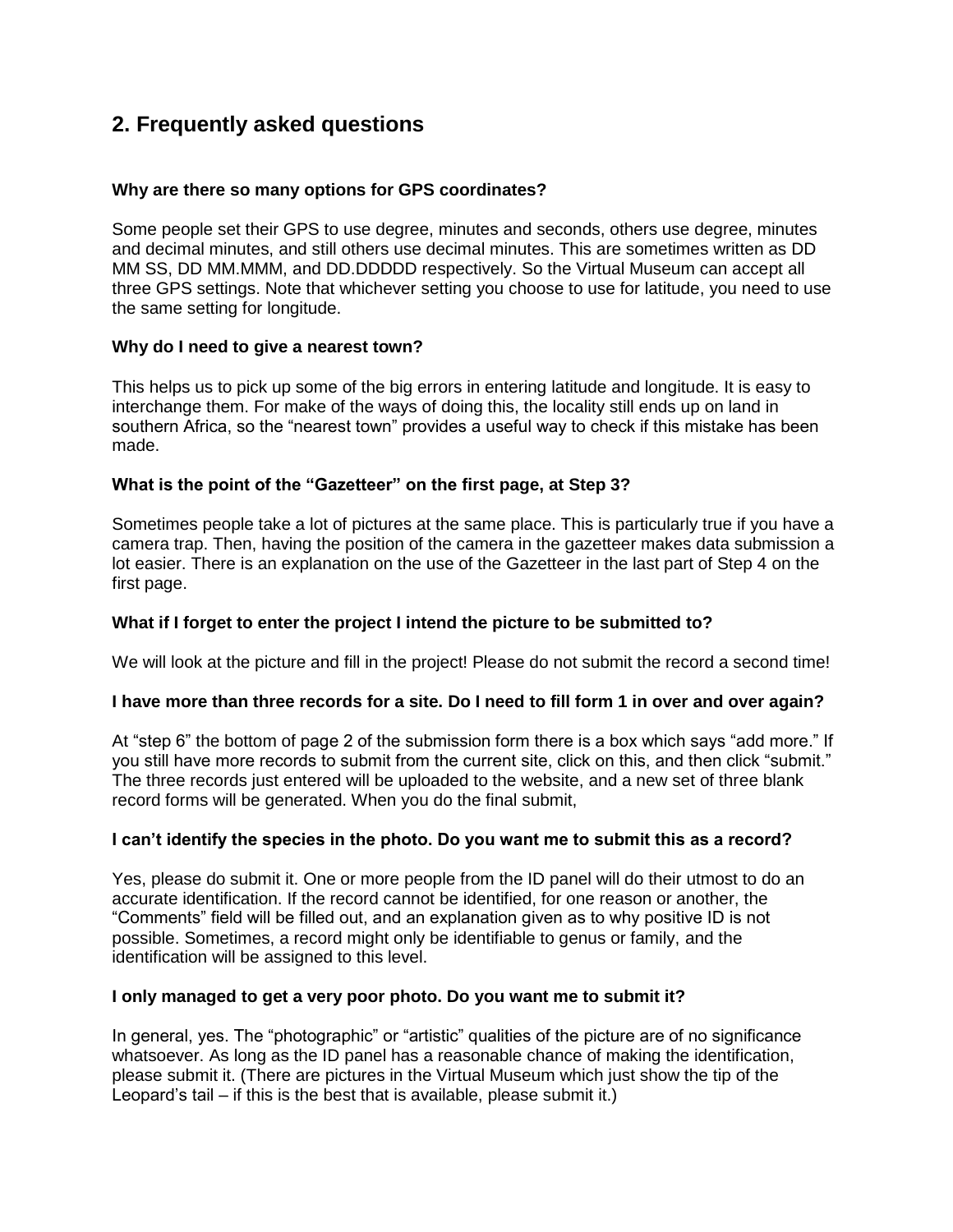# **Why can't I do the final identification of the record?**

It is hugely helpful if you do identify the species, either using common name or scientific name. Someone from the ID panel then simply has to click on the species from a "drop-down" menu. The point of this is that it imposes a particular taxonomy on the records. If the IDs are done in any other way, discrepancies creep into the database in the form of mis-spellings (or alternative correct spellings) of names, or if an older taxonomy is used. Our strategy solves the problem that common names and scientific names are not always in one-to-one agreement with each other.

# **What is the security on the records? Can they be used unscrupulously?**

All the ADU websites are protected by a "Creative Commons Attribution-Noncommercial-Share Alike 3.0 Unported License." However, we cannot guarantee that everyone will respect this. Thus our recommendation is to make the resolution of your photographs relatively small, less than 1MB.

## **I have thousands of records I want to submit. Is there a quicker way to upload the photos than to do it one-by-one using the Virtual Museum website?**

Yes, there is a bulk upload facility. Contact Rene Navarro (rene.navarro@uct.ac.za) for details. Basically, you enter the data in an excel spreadsheet. Then you email the spreadsheet to Rene, and put the photos on an FTP site.

## **I see that you already have 1000s of records of the species I have a photo of. Do you really want me to submit it?**

Yes. Firstly, your record might well fill a gap in the distribution map. Secondly, your record confirms the continued existence of the species at the locality.

#### **If the animal is dead, should I submit a photo of it?**

Absolutely, yes. Roadkills are sad and unfortunate. But the dead animal, usually a snake or a mammal, can still make a contribution to mapping biodiversity. Hopefully, the roadkill is not the last individual of the species in the area! Roadkills are sometimes badly distorted, and the ID panel will do its best to make the identification.

Photos of marine mammals washed up on the shore should also be submitted.

## **Are there any sneaky differences between submitting to the various Virtual Museums to trip me up?**

No. The only Virtual Museum that asks for additional information relative to the others is PHOWN (PHOtos of Weaver Nests) – for this Virtual Museum you are asked to estimate the number of nests in the weaver colony, and there is a drop down menu which asks whether the